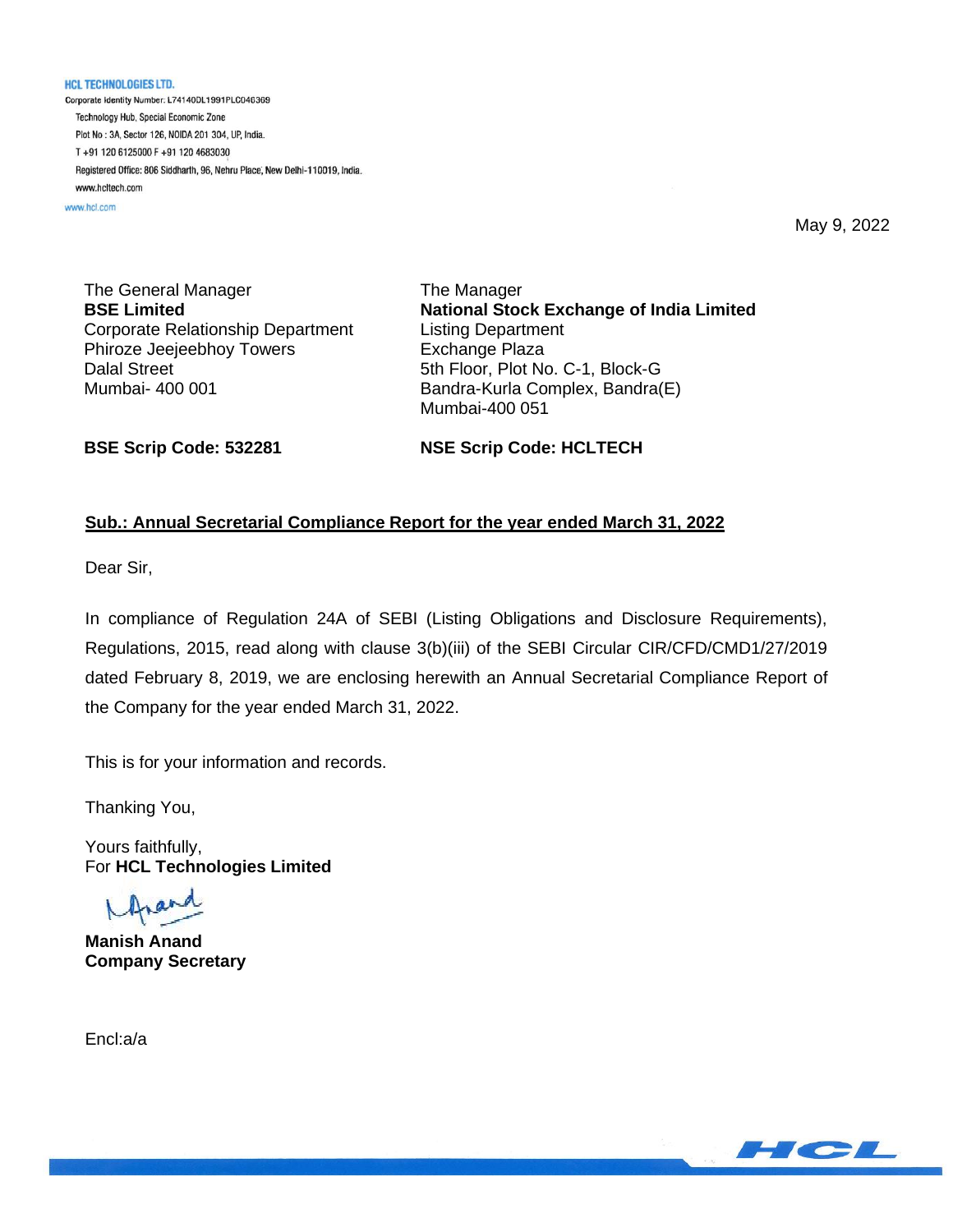

## **SECRETARIAL COMPLIANCE REPORT OF HCL TECHNOLOGIES LIMITED FOR THE YEAR ENDED ON 31st MARCH, 2022**

To, The Board of Directors **HCL Technologies Limited**  806, Siddharth, 96, Nehru Place, New Delhi-110019

We M/s. Chandrasekaran Associates have examined:

- (a) All the documents and records made available to us and explanation provided by HCL Technologies Limited. ("the listed entity"),
- (b) The filings/ submissions made by the listed entity to the stock exchanges,
- (c) Website of the listed entity,
- (d) Any other document/ filing, as may be relevant, which has been relied upon to make this certification,

for the year ended on  $31^{st}$  March, 2022 ("Review Period") in respect of compliance with the provisions of :

- (a) the Securities and Exchange Board of India Act, 1992 ("SEBI Act") and the Regulations, circulars, guidelines issued thereunder; and
- (b) the Securities Contracts (Regulation) Act, 1956 ("SCRA"), rules made thereunder and the Regulations, circulars, guidelines issued thereunder by the Securities and Exchange Board of India ("SEBI");

The specific Regulations, whose provisions and the circulars/ guidelines issued thereunder, have been examined, include:-

- (a) Securities and Exchange Board of India (Listing Obligations and Disclosure Requirements) Regulations, 2015 to the extent applicable;
- (b) Securities and Exchange Board of India (Issue of Capital and Disclosure Requirements) Regulations, 2018 to the extent applicable;
- (c) Securities and Exchange Board of India (Substantial Acquisition of Shares and Takeovers) Regulations, 2011 to the extent applicable;
- (d) Securities and Exchange Board of India (Buyback of Securities) Regulations, 2018; **Not Applicable during the period under review.**
- (e) Securities and Exchange Board of India (Share Based Employee Benefits and Sweat Equity) Regulations, 2021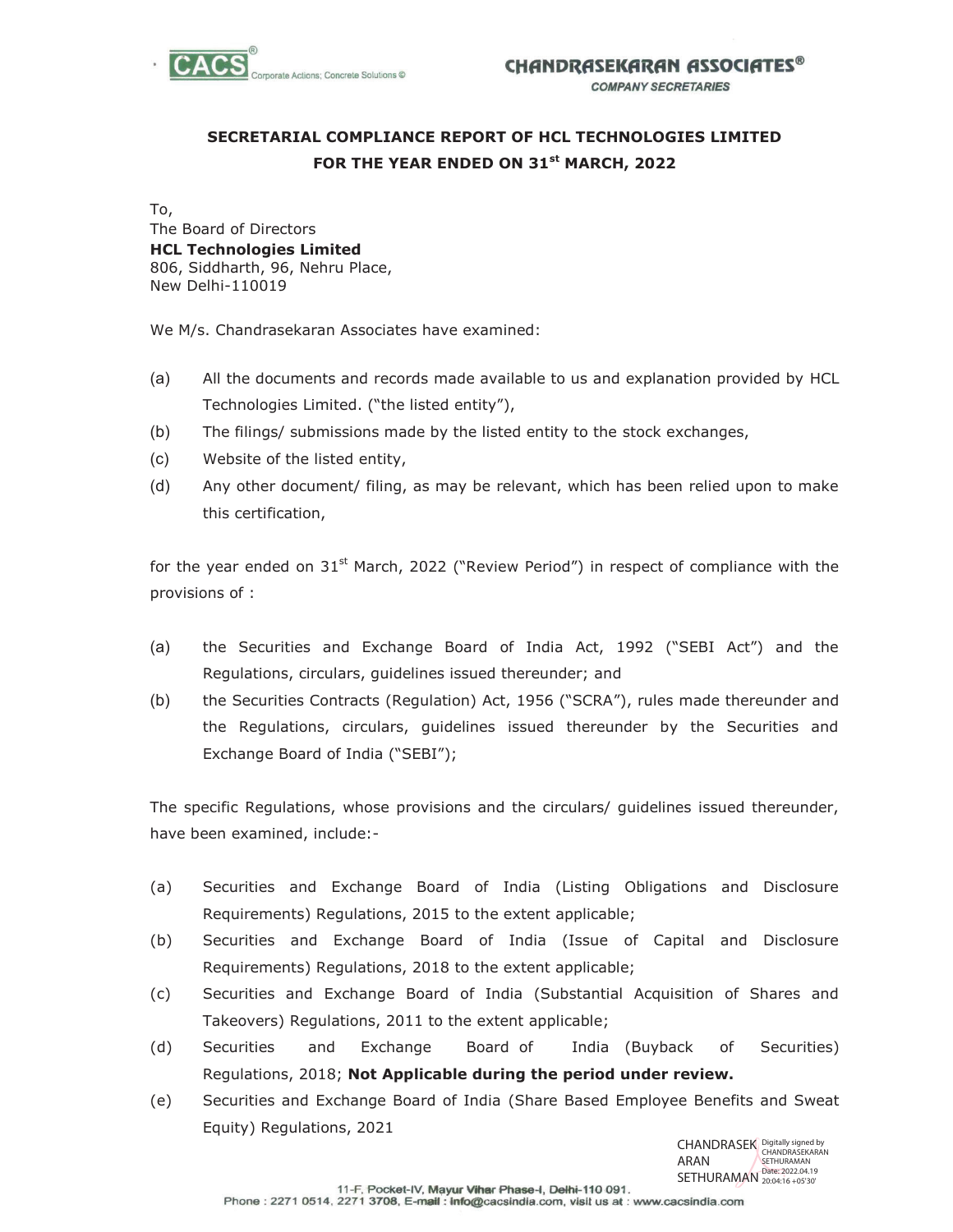## **CHANDRASEKARAN ASSOCIATES**

- (f) Securities and Exchange Board of India (Issue and Listing of convertible Securities) Regulations, 2021; **Not Applicable during the period under review.**
- (g) Securities and Exchange Board of India (Prohibition of Insider Trading) Regulations, 2015;
- (h) The Depositories Act, 1996 and the Regulations and Bye-laws framed thereunder to the extent of Regulation 76 of Securities and Exchange Board of India (Depositories and Participants) Regulations, 2018;
- (i) The Securities and Exchange Board of India (Registrars to an Issue and Share Transfer Agents) Regulations, 1993;
- (j) Securities and Exchange Board of India (Investor Protection and Education Fund) Regulations, 2009.

and based on the above examination, We hereby report that, during the Review Period:

(a) The listed entity has complied with the provisions of the above Regulations and circulars/ guidelines issued thereunder, except in respect of matters specified below:-

| <b>Sr. No Compliance</b><br><b>Requirement</b><br>(Regulations/ circulars /<br>guidelines<br>including<br>specific clause) | <b>Deviations</b> | <b>Observations</b><br><b>Remarks of</b><br>the<br>Practicing<br><b>Company</b><br><b>Secretary</b> |
|----------------------------------------------------------------------------------------------------------------------------|-------------------|-----------------------------------------------------------------------------------------------------|
| NTI                                                                                                                        | NTI               | NTI                                                                                                 |

- (b) The listed entity has maintained proper records under the provisions of the above Regulations and circulars/ guidelines issued thereunder insofar as it appears from my/our examination of those records.
- (c) The company has suitably included the conditions as mentioned in Para  $6(A)$  and  $6(B)$ of the SEBI Circular CIR/CFD/CMD1/114/2019, dated October 18, 2019 in the terms of appointment of statutory auditor of the Company.
- (d) The following are the details of actions taken against the listed entity/ its promoters/ directors/ material subsidiaries either by SEBI or by Stock Exchanges (including under the Standard Operating Procedures issued by SEBI through various circulars) under the aforesaid Acts/ Regulations and circulars/ guidelines issued thereunder:

| Sr.<br>No. | <b>Action</b><br>taken by | <b>Details of violation</b> | <b>Details of</b><br>action taken<br>E.g. fines,<br>warning<br>letter,<br>debarment,<br>etc. | <b>Observation</b><br>s/ remarks<br>of the<br><b>Practicing</b><br>Company<br>Secretary, if<br>any. |
|------------|---------------------------|-----------------------------|----------------------------------------------------------------------------------------------|-----------------------------------------------------------------------------------------------------|
|            | NIL                       | NTI                         | <b>NIL</b>                                                                                   | NIL                                                                                                 |